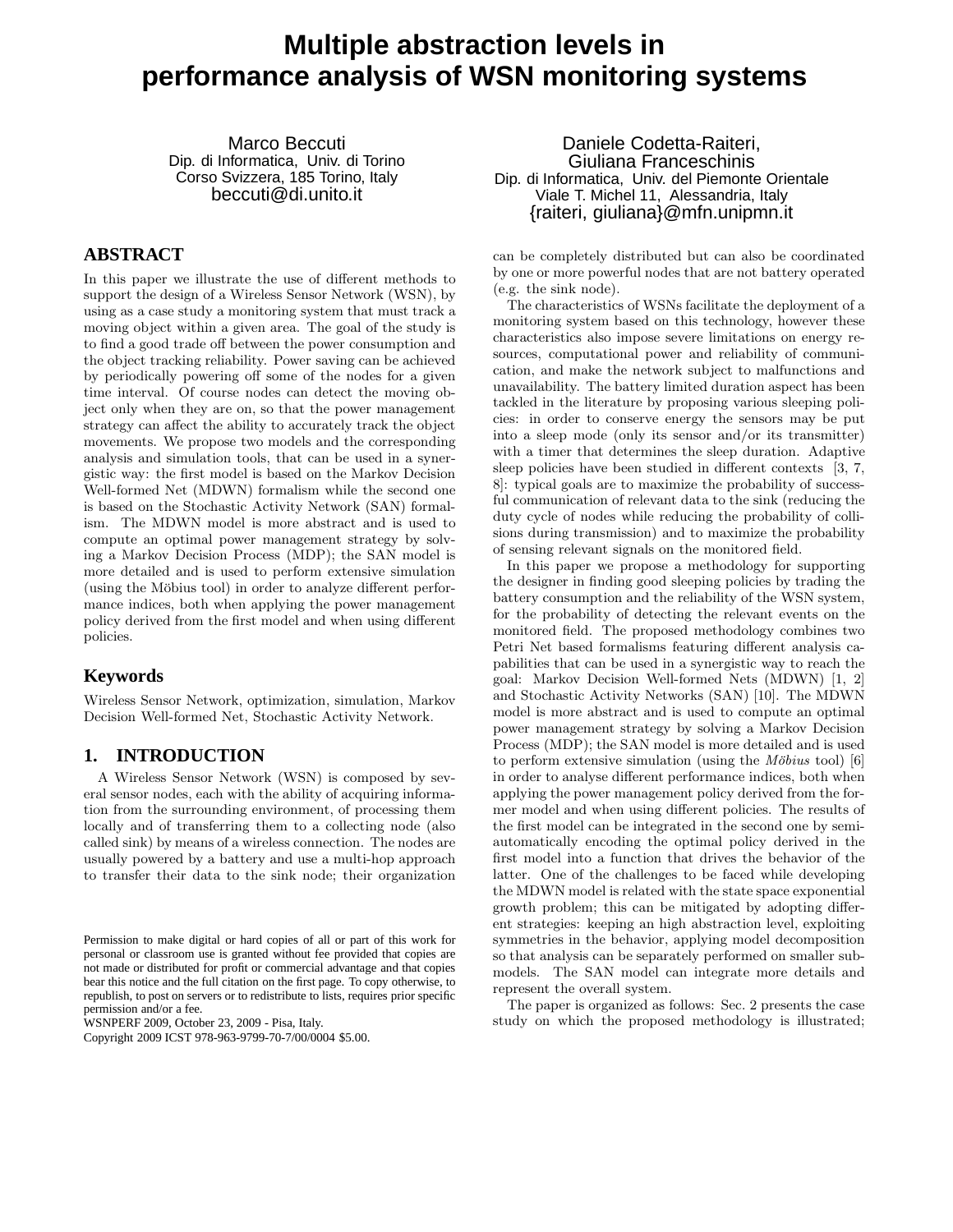Sec. 3 presents the MDWN model, and the corresponding optimization results; Sec. 4 presents the SAN model; Sec. 5 presents the results obtained with the models presented in the previous sections; Sec. 6 concludes the paper and proposes some directions for future work.

## **1.1 Preliminary definitions**

The two formalisms used in this paper are rather different, but they have common roots, in fact they both derive from Stochastic Petri Nets. We introduce here some preliminary notions that can help the reader in the sections dedicated to MDWN and SAN.

Discrete event concurrent systems can be quite naturally modeled by Petri nets. This formalism features a discrete distributed state representation, expressed as the number of *tokens* contained into the model *places*; where the places are graphically represented as circles, and the tokens as black dots within circles. The possible activities in the modeled system are represented by transitions (which can be timed or be associated with a probability and possibly with a priority level in Stochastic PNs). Transitions are graphically represented as bars or rectangles, and are connected with (input or output) arcs to the places: such arcs represent both the conditions on the state for the transition activity to be enabled, and the state change that is caused in the model by the end of the activity, an event that is called "transition firing".

High Level Petri Nets (HLPN) have extended the expressivity of the formalism by allowing to associate *colors* (i.e. information) with tokens, so that they can be distinguished. This feature allows a more compact model representation and the possibility to put in evidence regularity (symmetries) in the model structure and behavior that can be exploited when the state space of the model is explored.

In HLPNs annotations are associated with places, transitions and arcs to specify respectively the type of information that can be attached to tokens, the parameters that must be instantiated to obtain a transition instance from a parametric transition (with their allowed range), and the functions used to obtain the (multi)set of *colored tokens* that must be withdrawn from/added into a place connected to a given transition when one of its enabled instances fires.

In this paper two PN based formalisms will be considered: Markov Decision Well-formed Nets (MDWN), a class of HLPNs extended with the possibility of specifying sequences of events with a probabilistic characterization of choices, and sequences of events where the choices are non deterministic: the semantics of a MDWN is a Markov Decision Process, and can be used to set up and solve optimization problems. The second formalism is called Stochastic Activity Networks (SAN): it does not allow colored tokens but it allows to have extended places, which correspond to typed variables (besides integers, also floats, arrays or other data structures are allowed). Moreover SANs allow to express both the enabling conditions and the state change caused by a transition firing using C functions. Finally the model is expressed as a hierarchical composition of several submodels, joined on shared places. Transitions have associated delays that are random variables characterized by a given distribution function. When some restrictions are satisfied, the semantics of a SAN is a Continuous Time Markov Chain; when such restrictions are not satisfied, the analysis of SANs is performed by resorting to discrete event simulation techniques.

# **2. THE CASE STUDY**

In this section the case study used to illustrate the methodology is presented: the monitoring system to be implemented as a WSN must track an object that can move inside an area structured on three levels as depicted in Fig. 1 according to probability distributions that are known a priori. Nevertheless it is easy to extend our work, so that these probability distributions are updated on-line. This extension will be discussed in section 6.

On each level there are three zones: in one of them there are no sensors, while in each of the other zones there are J sensors. The location of the object is identified by two digits: the first one indicates the level (1, 2 or 3), the second one indicates the zone (0, 1 or 2). We assume that the zone containing no sensors is identified by 0 on any level. The object is initially located in  $Z1_0$  (level 1, zone 0).

The object can move from one zone to any other on the same level. For instance, if the object is located in  $Z1_1$ , it can move to  $Z1_0$  or to  $Z1_2$ . The object can move from a level to the adjacent one(s) only if it is located in zone 0. So, if the object is located in  $Z1_0$ , it can only move to  $Z2_0$ ; if the object is located in  $Z2_0$ , it can move to  $Z1_0$  or  $Z3_0$ ; finally, if the object is located in  $Z3_0$ , it can only move to  $Z_{0}$ . In the graph in Fig. 2, the possible locations of the object are represented in form of nodes, while the possible object's movements correspond to the edges.

The object's movements the are stochastic events. We assume that at each time unit, the object may stay in the current location or move to another one, according to a given probability distribution. Such distribution changes according to the current location of the object. On any level, the probability to move from the zone 0 to zone 1 or from zone 1 to zone 0 or from zone 2 to zone 1 is  $p$ , from zone 2 to zone 0 or from zone 1 to zone 2 is  $q$ , and from zone 0 to zone 2 is k. On any level, the probability to stay in zone 1 or 2 is equal to  $1 - (p + q)$ .

In zone 0, the probability to move to the upper level (if any) is  $u$ , while the probability to move to the lower level (if any) is d. The probability to stay in  $Z1_0$ ,  $Z2_0$  and  $Z3_0$  is set to  $1 - (k + p + u)$ ,  $1 - (k + p + u + d)$  and  $1 - (k + p + d)$ respectively. In the graph in Fig. 2, the probability for each possible movement by the object is indicated close to the corresponding edge.

The role of the sensors is the detection of the current position of the object. The sensors may be active or dormant, and their state may change in time. This depends on the adopted power management policy: the aim is to reduce the power consumption. When a sensor turns dormant, it keeps such state for a certain period of time. During this period, the sensor cannot detect the presence of the object in the corresponding zone. At the end of the dormancy period, the sensor turns back to the active state. In our case study, we suppose that at each time unit, the current location of the object has to be detected by the sensors present in the zones 1 and 2 on any level. The probability to detect the object at each time unit depends on the number of sensors that are active in the zone where the object is currently located. We make the simplifying assumption that each sensor can communicate directly with the sink, so that each awake sensor can always send the object position to the sink when it detects it.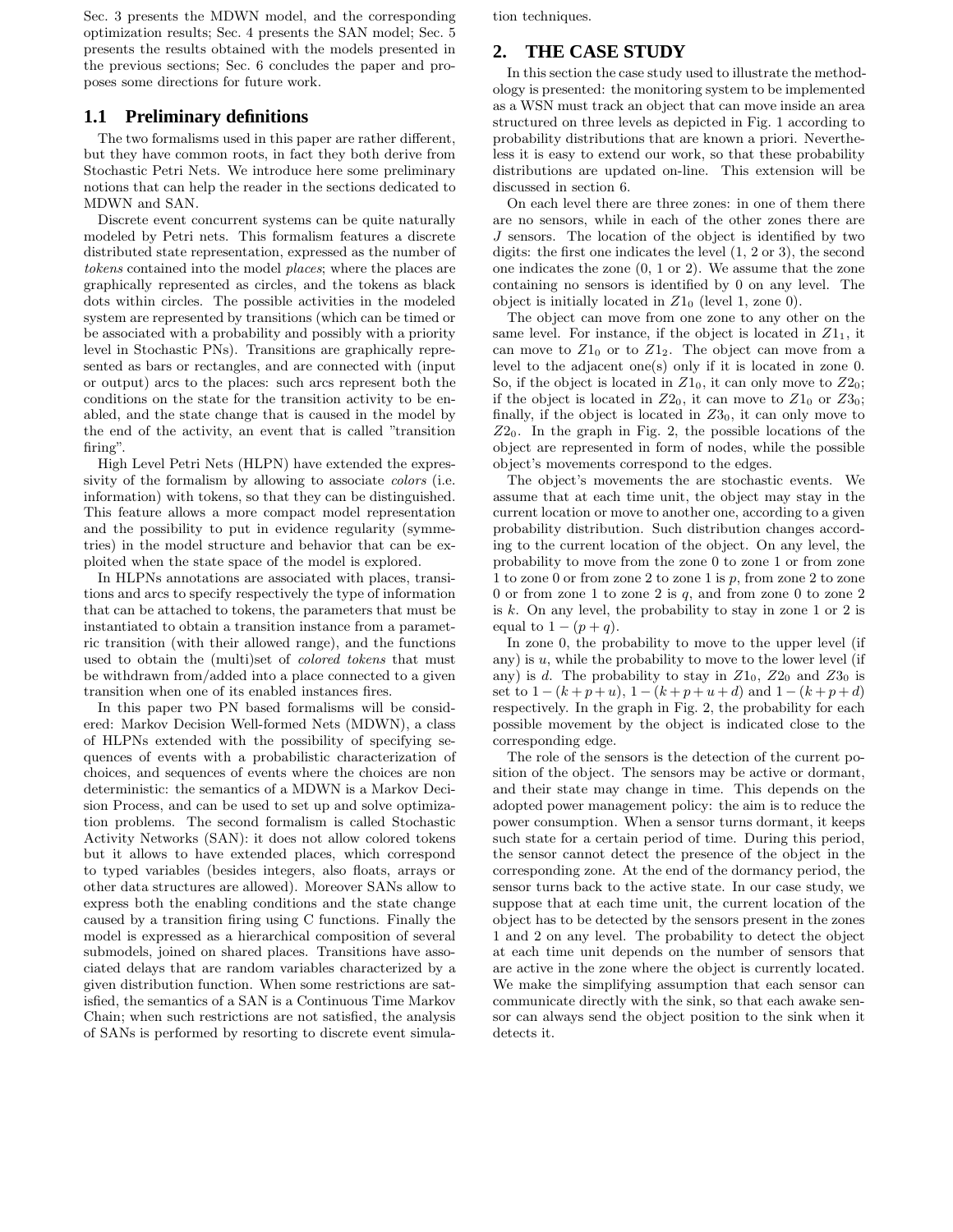

Figure 2: The possible locations and movements by the object.



Figure 1: The area structure where the object can move.

Obviously, if the object is located in a zone containing no sensors  $(Z1_0, Z2_0 \text{ or } Z3_0)$ , then it can not be detected. If instead the object is positioned in any of the other zones, where  $J$  sensors are present, then the probability changes according to the number of active sensors in the zone: the probability to detect the object if i sensors are active is  $r_i$ , with  $r_0 = 0$ .

We assume that the WSN fails to detect the object, when the object is positioned in a zone where sensors are present and the object is not detected by them. So, the goal of the case study is to compute the optimal power management strategy that optimizes the trade-off between the energy savings and the tracking errors. Moreover we are interested to evaluate the probability of tracking failure and the average number of sensors that are active at the same time for such optimal power management strategy.

The parameters instantiation. In order to perform our experiment, we have assigned the following values to the model parameters: the sensor number  $J$  for each zone  $Z_i$ , with  $1 \leq i \leq 3$  and  $1 \leq j \leq 2$ , is 2; the central control can order to a sensor to sleep only for one or two time units; the probability distribution of movement direction and the probability of detecting the object given i active sensors are reported in Table 1.

#### **3. POWER MANAGEMENT STRATEGIES**

In order to compute the optimal power management strategy we propose a model based on the Markov Decision Wellformed Net (MDWN) formalism. MDWN is a high level formalism introduced in [2] to specify Markov Decision Processes (MDP) [9]. Its definition is based on Well-Formed Nets [4], an high level Petri net formalism that combines a powerful modeling language with the possibility to implic-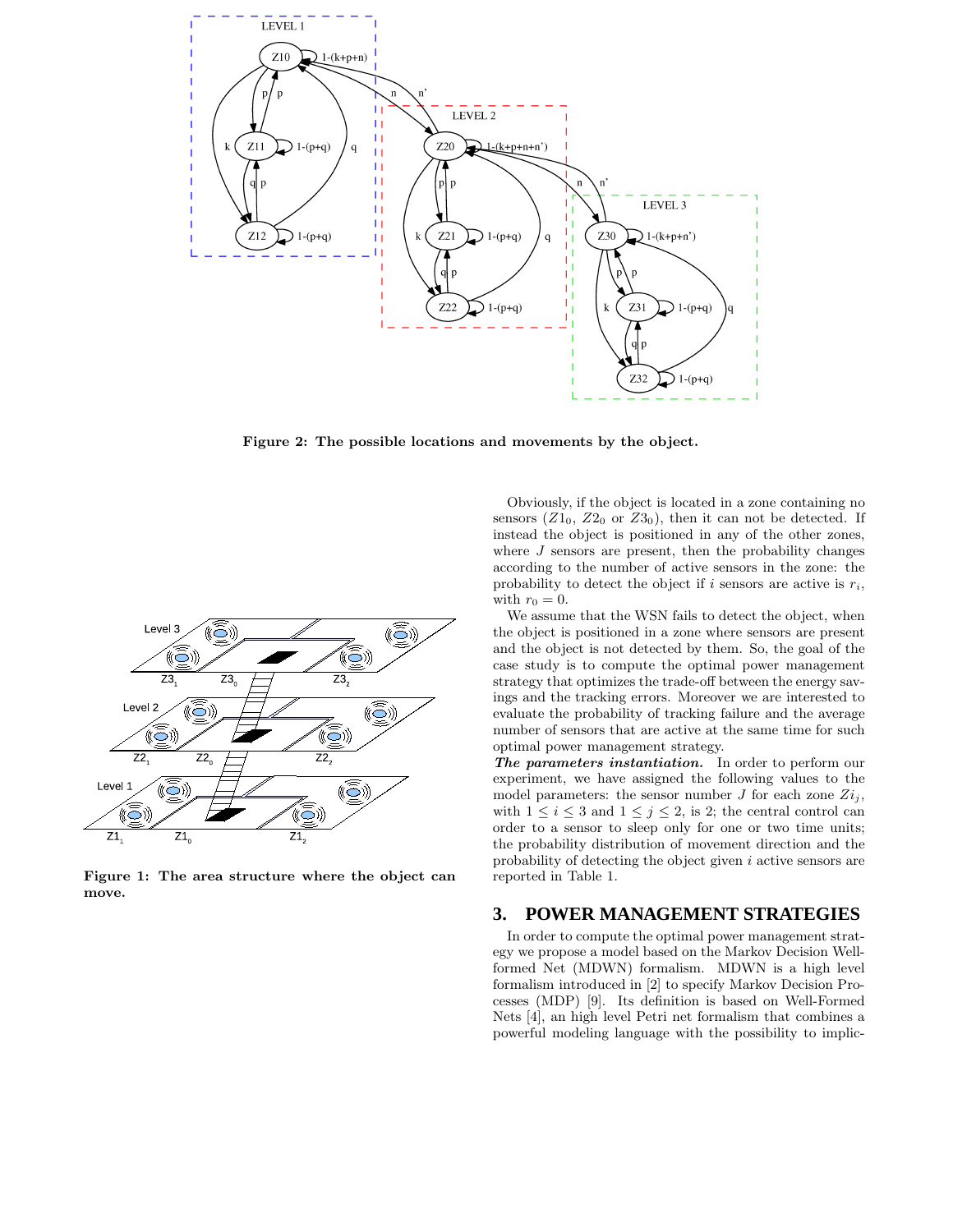| Parameter      | value |
|----------------|-------|
| р              | 0.30  |
| q              | 0.60  |
| k.             | 0.15  |
| $\mathfrak{u}$ | 0.30  |
| d.             | 0.20  |
| $r_1$          | 0.80  |
| ro             | 0.90  |

Table 1: The probability distribution of movement direction and the probability of detecting the object given  $n$  active sensors

itly express in the model the behavioral *symmetries*, which are reflected also at the level of the state space and can be automatically exploited to reduce the state space size, by means of an algorithm for the construction of the so-called Symbolic Reachability Graph (SRG) [4].

The main features of MDWNs are the possibility to specify the general behavior as a composition of several components, that may have similar behavior, and some of which are controllable; moreover each MDP non deterministic or probabilistic transition can be composed by a set of non deterministic or probabilistic steps, each one involving a subset of components. Moreover, MDWNs allow to exploit the symmetries (due to the presence of similarly behaving components) by deriving from the SRG a MDP of reduced size w.r.t. the original one, on which the same results can be computed more efficiently.

#### **3.1 Basic notions on MDWNs**

In details, an MDWN model is composed of two parts, both specified using the Well-formed Net (WN) formalism [4]: the  $\hat{W}^{nd}$  net and the  $W N^{pr}$  net (describing the non deterministic (ND) and the probabilistic (PR) behavior respectively); the two subnets share the color classes definition and the set of places, while transition sets are disjoint. A subset of the color classes may be used to identify (sets of similarly behaving) system components. In both subnets the transitions are partitioned into "run" and "stop" subsets, and each transition has an associated set of components involved in its firing (possibly specified in a parametric way on the transition color). "Run" transition firings represent intermediate steps in a ND/PR transition at the MDP level, while "Stop" transitions represent the final step in a ND/PR transition, for all components involved in it. Transitions in  $W N^{pr}$  have a "weight" attribute, used to compute the probability of each firing sequence. An MDWN model behavior alternates between ND transition sequences and PR transition sequences, initially starting from a ND state. The PR sequences are determined according to the  $W N^{pr}$  structure, and include exactly one stop transition for each component; the ND sequences are determined by the  $W N^{nd}$  structure, and include exactly one stop transition for each controllable component plus a stop "global" transition.

The generation of the (reduced) MDP corresponding to a given MDWN consists of (1) a composition step, merging the two sub-nets in a single net, (2) the generation of the (S)RG of the composed net, (3) two reduction steps transforming each PR and ND sequence of the (S)RG into a single (reduced) MDP transition.

#### **3.2 The MDWN model**

The MDWN model proposed in this paper is an approximation of the case study where only one level is modeled in details, while the zones and the sensors of the others levels are not considered. This approximation allows to considerably reduce the size of the final (reduced) MDP, and it has not much impact on the quality of the computed power management strategy as shown in section 5.

Observe that since the power management strategies for each level are independent by the sensors' status in the other levels, then we can compute the optimal power management strategy considering only the status of the sensors in the considered level. On the contrary an approximation of the optimal power management strategy maybe introduced when we do not consider the exact position of the object in the other levels (e.i we only keep track of the level where the object is).

The corresponding  $W N^{pr}$  net is shown in Fig. 3 and it can be divided in three subnets:  $S1, S2, S3$ . Subnet  $S1$  models the behavior of the object that we want to track. For instance, if we are interested to compute the optimal power management strategy for the first level then the subnet S1 has to model the automaton in Fig. 4 obtained by the automaton in Fig 2, by replacing the zones  $Z2_0, Z2_1, Z2_2$  and  $Z3_0, Z3_1, Z3_2$  with two macro-zones  $MZ2, MZ3$ . Hence, the marking of the place *Position* represents the current object's position, while the firing of the transitions *BackwordZ1* and *ForwardZ1* models the object's movement inside the level 1 from  $Z_i$  to  $Z_{(i+1 \mod 3)}$  and from  $Z_i$  to  $Z_{(i+2 \mod 3)}$  with  $0 \leq i \leq 2$ . Instead, the firing of the transitions  $MoveZ_0 toZM2$  or  $MoveZMitoZMj$ , with  $i, j \in \{2, 3\}$ and  $i \neq j$ , models the object's movement among the levels. The firing of transition *Idle* represents the fact that the object may not move in the current time unit.

All the transitions of this subnet are stop transitions for the object and their weights depend on the level that we are considering. For instance, for the level 1 their weights are the values labeling the corresponding arcs of the automaton in Fig. 4. Observe that the transition *Idle* is marking depended, so that its weight depends on the marking of the place *Position*.

Subnet S2 models the sensors' behavior; the place *awake* contains the current sensors in the awake state, while the place *asleep* the ones in the asleep state. Instead, the marking of place *SleepUnit* represents for each sleeping sensor the residual time that the sensor must still spend in the asleep state before waking up. The place *nextSleep* contains the pending sleep commands for the sensors. When an awake sensor receives a sleep command, it moves in the state asleep firing the transition *StartToSleep*. The firing of the transition *Wake-up* moves the sensor in its awake state. The inhibitor arc between the place *SleepUnit* and the transition *Wake-up* ensures that the sensor returns in its awake state iff its assigned sleeping time is consumed. Observe that all the transitions of this subnet are stop transitions for the sensors and they have higher priority than the transitions in the previous subnet.

The last subnet models the tracking error. A tracking error happens when the object is in  $Z1_1$  or  $Z1_2$  and no sensors are awake in the same zone (transition  $N \circ Find Z_i$ ) or with probability 0.2 when only one sensor is awake in the same zone (transition *NoFindS1*) or with probability 0.1 when two sensors are awake in the same zone (transition *NoFindS1*).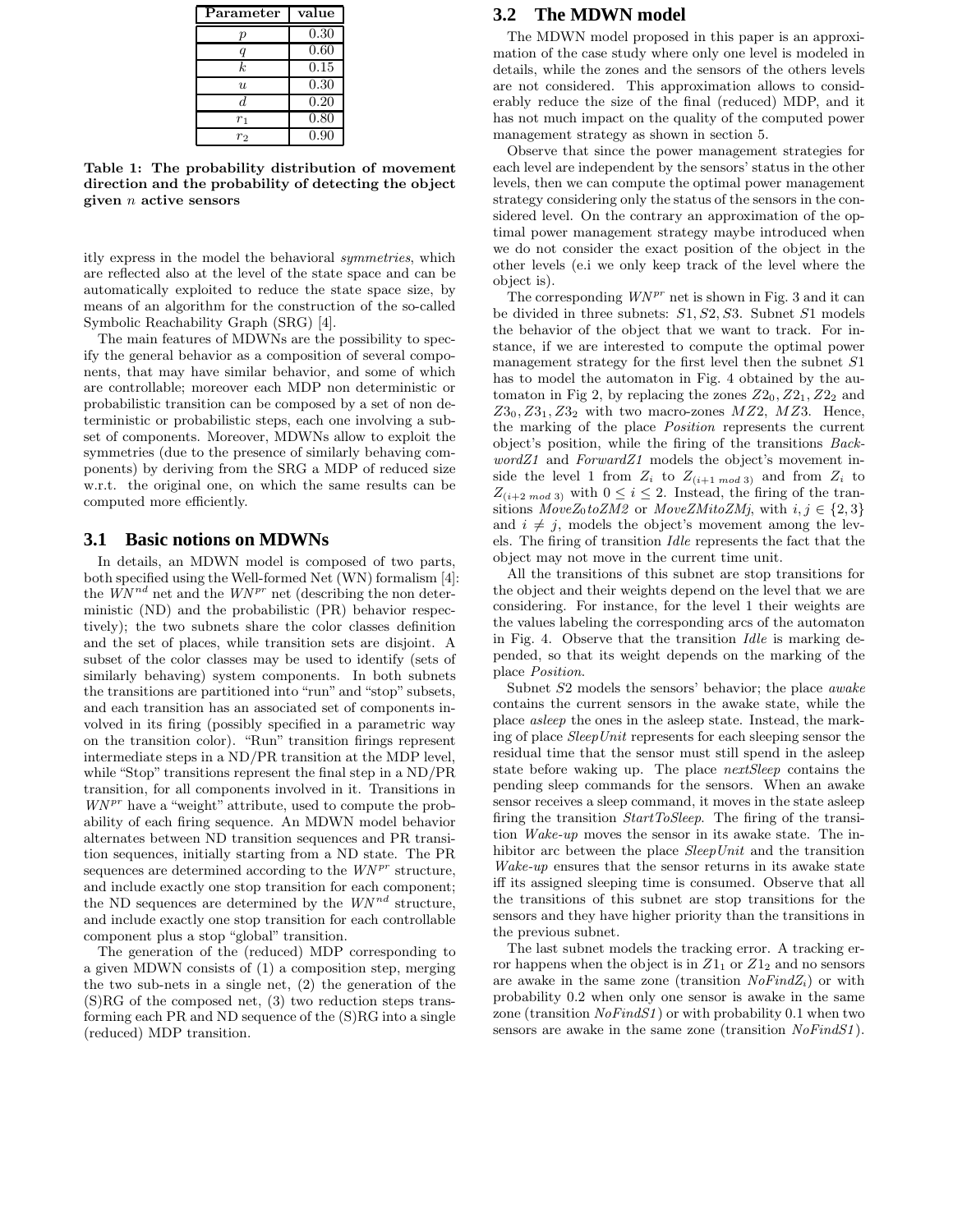

Figure 3: The  $W N^{pr}$  subnet of the MDWN model.



Figure 4: The automaton modeling the object's behavior replacing the zones  $Z2_0, Z2_1, Z2_2$  and  $Z3_0, Z3_1, Z3_2$  with the two macro-zones  $MZ2, MZ3$ .



Figure 5: The  $WN^{nd}$  subnet of the MDWN model.

The transition *Clean* is used to clear the tracking error detected in the previous time unit. Such transition is a run transition for the global system and its priority is higher than all the other transitions. All the other transitions are stop transitions for the global system and have the lowest priority.

The  $WN^{nd}$  net is shown in Fig. 5 where all the places are shared with the  $W N^{pr}$  net; it models the central control decisions, so that central control can decide whenever to send or not a sleep command to a sensor. Practically, the central control can take for each awake sensor one of the three following decisions: move into asleep state for one time unit (transition *Sleep1T*) or move into asleep state for two time units (transition *Sleep2T*) or stay in awake state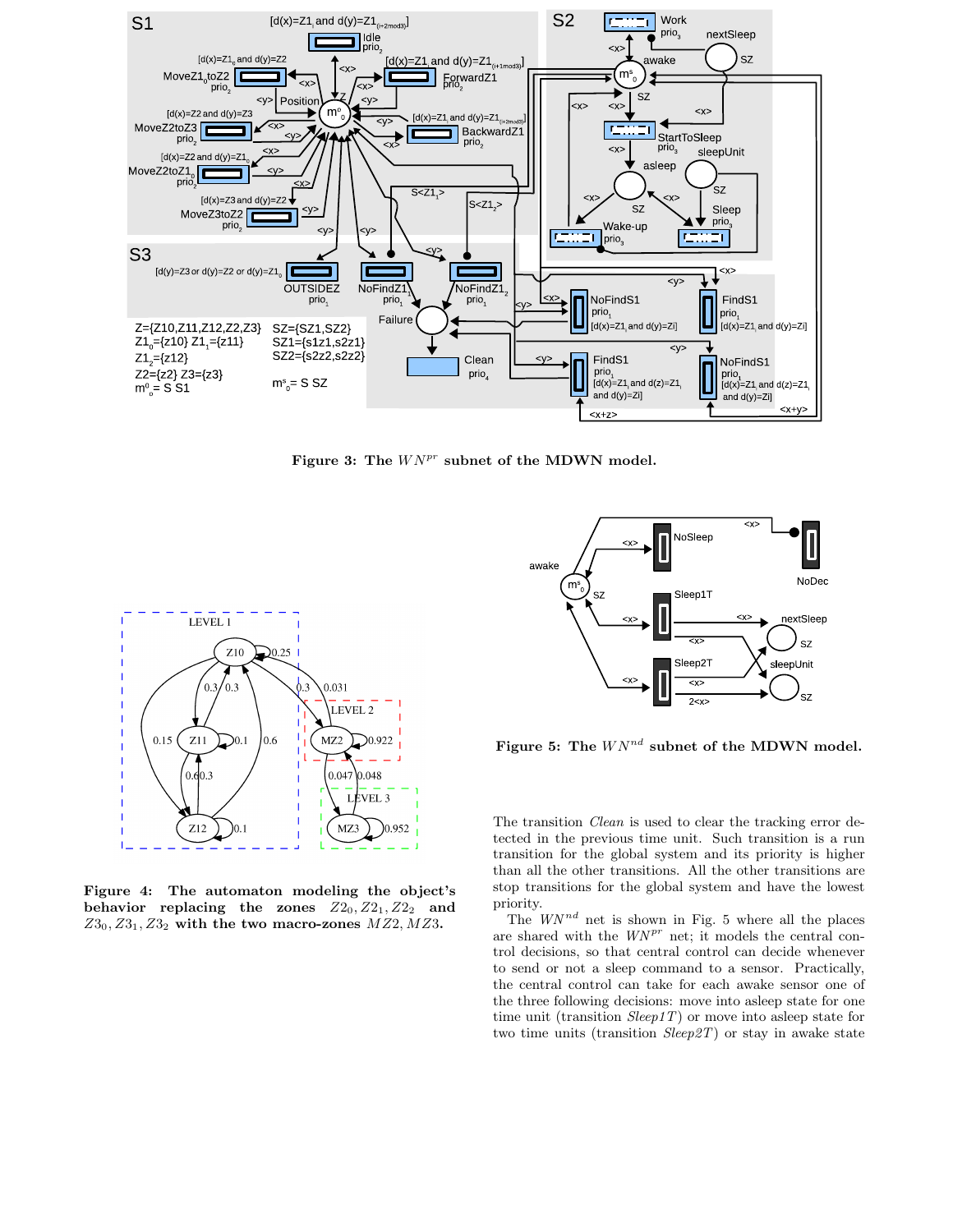for another time unit (transition *NoSleep*). The first two decisions require to explicitly transmit the command to the sensor. Instead only the transition *NoDec* can fire for a sensor which is in the asleep state (inhibitor arc between place *awake* and *NoDec*). Observe that all the transitions are stop transitions for the sensors.

Finally we have to introduce a cost function for the model: we assume that there is a penalty at each time when the object is in zone  $Z_i$  with  $1 \leq i \leq 3$ ,  $1 \leq j \leq 2$  and is not detected, and a power consumption cost for every awake sensor in each time unit. Hence

$$
C_{state}(\mathbf{m}) = \# \mathbf{m}(Failure) * C_{notTrack} + \# \mathbf{m}(awake) * C_{power}
$$

where **m** is the current marking,  $\#m(PLACE)$  returns the number of token in a place for the current marking and  $C_{not\_track}, C_{power} > 0$  are constants.

## **3.3 Optimal strategy**

In order to compute the optimal power management strategy for the system we have solved three instances of the above MDWN model, one for each level. Each instance is different from the others in weights associated with the transitions modeling the object's movement; so that they have all the same SRG and MDP size (e.g. the SRG size is 37,657 symbolic state corresponding to 123,376 ordinary states and the size of the Lumped MDP is 580 states).

For each model we have computed the optimal power management strategy. Observe that the optimal strategy for this model is not trivial, because the central control cannot wakeup a sensor when it needs, but it can only decide whenever to send or not a sleep command to a sensor and the duration of such sleep. For these reasons the sleep decision for a sensor has a direct effect not only in the current time unit, but also on the next time units.

For instance if the object is in the zone  $Z_0$  and a sensor in zone  $Z_0$  has still to spend two time units in asleep status while the other only one time unit, and all the sensors in zone  $Z_0$  are active, then the optimal action is to move a sensor of the zone  $Z0_2$  in the asleep status for two time units. Indeed, in this case the central control knows that in one time unit a sensor in the zone  $Z_01$  will be in awake state, so that the best action optimizing the trade-off between the power saving and the error tracking is to switch-off one sensor in the zone  $Z0<sub>2</sub>$  for two time units.

Instead, if the object is in the zone  $Z0<sub>0</sub>$  and all the sensors in zone  $Z0<sub>1</sub>$  have still to spend two time units in a sleep status and all the sensors in zone  $Z_0$  are active then the optimal action is to move a sensor of the zone  $Z_0$  in the asleep status for only one time unit. Indeed in this second case, it knows that in two time units the sensors in the zone  $Z_1$  will be in awake state, so that the best action optimizing the trade-off between the power saving and the error tracking is to switch-off a sensor in the zone  $Z_02$  for only one time unit.

Finally, the global optimal power management strategy is given by superposition of the three computed optimal power management strategies.

Moreover, we have also computed the tracking failure probability and the average number of active sensors for time unit solving the Discrete Time Markov Chain (DTMC) obtained from the underlying MDP assuming the optimal strategy is always applied. These values are reported in Table 2, where the first column shows the level, the second one the tracking

|         | MDWN       |                  |                 | <b>MDP</b> |                 |
|---------|------------|------------------|-----------------|------------|-----------------|
| S , C   | RG         | $ \mathrm{SRG} $ | Τ.              | St.        | Τ.              |
| $2 - 1$ | 19,253     | 6,356            | 5s              | 144        | 1s              |
| $2 - 2$ | 123,376    | 37,657           | 56s             | 580        | 23s             |
| $2 - 3$ | 229,661    | 67,001           | 75s             | 825        | 2m              |
| $2 - 4$ | 527,768    | 149,708          | 5m              | 1,575      | 11 <sub>m</sub> |
| $2-5$   | 1,050,757  | 292,324          | 10 <sub>m</sub> | 2,744      | 30 <sub>m</sub> |
| $3-1$   | 920,981    | 55,508           | 2m              | 420        | 24s             |
| $3-2$   | 7,818,304  | 379,840          | 16m             | 1,600      | 25m             |
| $3-3$   | 37,737,589 | 1,623,725        | 52m             | 4,725      | 44m             |
| $4 - 1$ | 45,246,989 | 345,200          | 14m             | 975        | 5 <sub>m</sub>  |

Table 3: The state space growth of the MDWN model where  $|S|$  is the number of sensors for zone and  $|C|$  the maximum sleep duration.

failure probability and the last one the average number of active sensors. In the same table, these values are compared with the values obtained from the SAN model (Sec. 5).

#### **3.4 MDWN model complexity**

In this section we discuss the states space growth of the MDWN model as a function of the number of sensors in each zone and the maximum sleep duration.

Unfortunately, the experiment results show that the model size grows very quickly increasing the value of its parameters. Moreover, we observe that the parameter that has more impact on the model size is the number of sensors for zone. For instance, for the case 2-3 (Table 3), if we increase the number of sensors of one unit then the RG increases by a factor of 164, the SRG of 24 and the MDP of 5, on the other hand if we increase the maximum sleep duration of one unit the RG, the SRG and the MDP increase by factor of  $\sim 2$ .

These results are summarized in Table 3 where the first column shows the experiment parameters (e.g.  $|S|$  the number of sensors for zone and  $|C|$  the maximum sleep duration), while the second, third and fourth columns are related to the MDWN model, and the last two columns to the underling reduced MDP model. In particular, the second, third and fourth columns report the number of ordinary states (RG size) and symbolic states (SRG size), and the SRG generation time. Instead the last two columns show the number of states of the reduced MDP and its generation and solution time.

# **4. MODELING THE CASE STUDY IN FORM OF SAN**

In the MDWN model presented in Sec. 3, we consider the internal zones of only one level, while the other levels are considered as a single locations, as depicted in Fig. 4. This assumption allows to reduce the computational cost of the MDWN analysis.

We are now interested to evaluate the case study with more detail, by taking into account the movements by the object in all the zones on all the levels, according to Fig. 2. The MDWN is able to represent such movements in modelling terms, but the computation of measures on the MDWN model may become unfeasible because of the state space dimensions. For this reason, we need an alternative formalism to model the case study with all the possible object loca-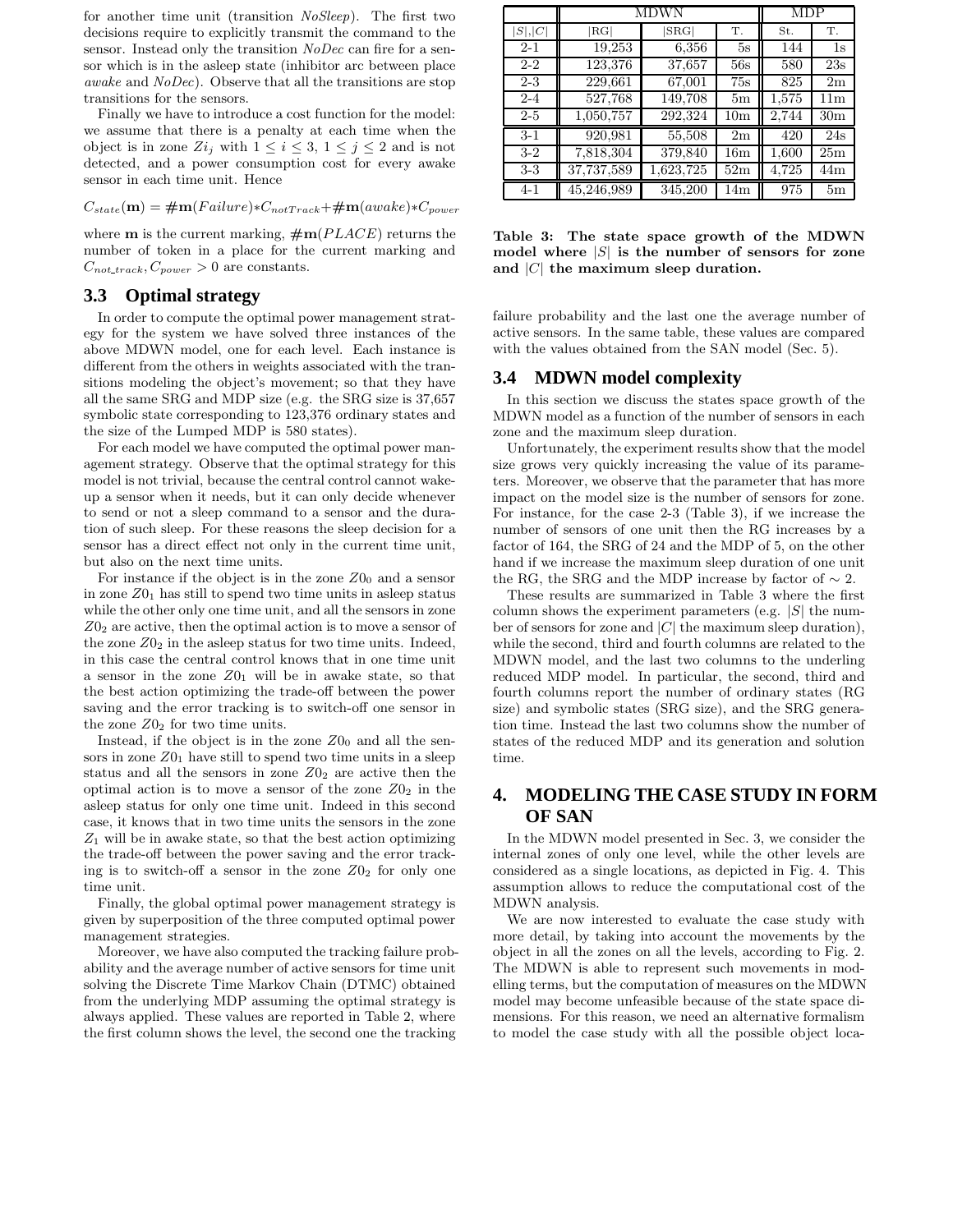|         | (DTMC)   | Level Tracking fail- Average number Tracking fail- Average number<br>$\alpha$ ure probability of active sensors ure probability of active sensors<br>(DTMC) | (SAN)               | (SAN)          |
|---------|----------|-------------------------------------------------------------------------------------------------------------------------------------------------------------|---------------------|----------------|
| level 1 | 0.045737 | .1260                                                                                                                                                       | $0.046 \pm 0.005$   | $1.0 \pm 0.03$ |
| level 2 | 0.062249 | 1.1696                                                                                                                                                      | $0.065 {\pm} 0.006$ | $1.2{\pm}0.03$ |
| level 3 | 0.107020 | 1.6120                                                                                                                                                      | $0.099 \pm 0.008$   | $1.4 \pm 0.03$ |

Table 2: The tracking failure probability and the average number of active sensors for each level

tions: we resort to Stochastic Activity Network (SAN) [10]. This formalism is Petri Net based, as MDWN, and is characterized by the possibility to rule the firing of transitions by means of particular nodes called *gates* and incorporating C code. So, the firing condition and effect can be specified inside a gate, in form of C code, eventually exploiting functions defined in external libraries. In this way, complex firing conditions or effects that would be complicated to express (or unexpressable) in a traditional Petri Net, can be specified in form of C code. We exploit this possibility in order to represent the optimal strategy derived from the MDWN, inside a gate of the SAN model. Therefore the SAN model of the case study represents all the possible movements by the object, and includes the optimal strategy to select the sensors to be switched off.

The SAN model of the case study has been designed and simulated by means of the *Möbius* tool [6]; the purpose is the evaluation of the tracking reliability and the power consumption in terms of quantity of active sensors. In this section, first some notions about the SAN formalism are provided, then the SAN model of the case study is described.

#### **4.1 Basic notions on SANs**

SANs can be considered as a particular form of Stochastic Petri Nets (SPN). So, a SAN model contains *places*. A standard place contains a certain number of *tokens* (*marking*); therefore the marking of a standard place corresponds to an integer variable. In the SAN formalism, there are no colored tokens [4]. Besides standard places, a SAN model can contain extended places. The marking of such a place corresponds to a variable whose type is not integer, but it can be a float, a character, an array, etc. A place graphically appears as a circle.

A particular condition on the marking of a certain set of places enables the completion (firing) of *activities* (transitions) whose effect is modifying in some way the marking of the places. Activities graphically appear as vertical bars. In the SAN formalism, the completion of an activity can be immediate or timed. In the second case, the completion time can be a constant value or a random value. If the completion time is random, its value has to be ruled by a probability distribution, e.g. the negative exponential one. We call "instantaneous activity" an activity completing as soon as it is enabled; we call "timed activity" an activity whose time to complete is not immediate.

The completion of an activity of any kind is enabled by a particular condition on the marking of a set of places. Such marking can be expressed by connecting the activity to the standard places by means of oriented arcs, as it is possible in SPNs. The effect of the activity completion on the standard places can be specified in the same way. Another way to express the condition on the markings enabling a certain activity consists of using *input gates*. An input gate is connected to an activity and to a set of standard or extended

places; the input gate is characterized by two expressions: (1) a *predicate* consists of a Boolean condition expressed in terms of the marking of the places connected to the gate; if such condition holds, then the activity connected to the gate is enabled to complete. (2) a *function* expresses the effect of the activity completion on the marking of the places connected to the gate.

Besides input gates, a SAN model can contain *output gates* as well. An output gate has to be connected to a certain activity and to a set of standard or extended places. The role of an output gate is specifying only the effect of the activity completion on the marking of the places connected to the output gate. Therefore, an output gate is characterized only by a function. The marking enabling the same activity can be expressed by means of oriented arcs, or by means of an input gate. Gates graphically appear as triangles.

In a SAN model, it is possible to set several completion cases for an activity; each case corresponds to a certain effect of the completion and has a certain probability: when the activity completes, one of the cases happens. A case graphically appears as a small circle close to the activity; from the case an arc is directed to a gate or to a place.

An example of SAN model is shown in Fig. 6. The design, the composition, the analysis and the simulation of SAN models is supported by the *Möbius* tool [6]. Further information about the SAN formalism can be found in [10].

## **4.2 The SAN model**

The SAN model of the case study is shown in Fig. 6; each part of the model represents a particular aspect of the case study:

The sensors state. The set of sensors is represented by the extended place *WSN* whose marking is an array having three dimensions corresponding to the level, the zone and the sensor respectively. So each element of the array represents a certain sensor in a certain zone in a certain level, and is a structure composed by two fields, *active* and *time*, representing the fact that the sensor is active or not, and the time to sleep in case of inactivity, respectively.

Activities sincronyzation. The timed activity *clock* completes at each time unit, moving tokens inside the place *action*. This determines the completion of the instantaneous activities *move*, *sleep*, *wake* and *detect* (in this order) modeling the movements by the object, the deactivation of sensors according to the power management strategy, the reactivation of sleeping sensors and the object detection, respectively. In this way, the SAN model is coherent with the MDWN model, where such events occurs at each time unit according to the time discretization (Sec. 3).

The object position. The current position of the object is represented by the extended place *position* whose marking is a structure composed by the fields *level* and *zone*.

The object movement. The activity *move* determines the computation by the input gate *I move*, of the probabil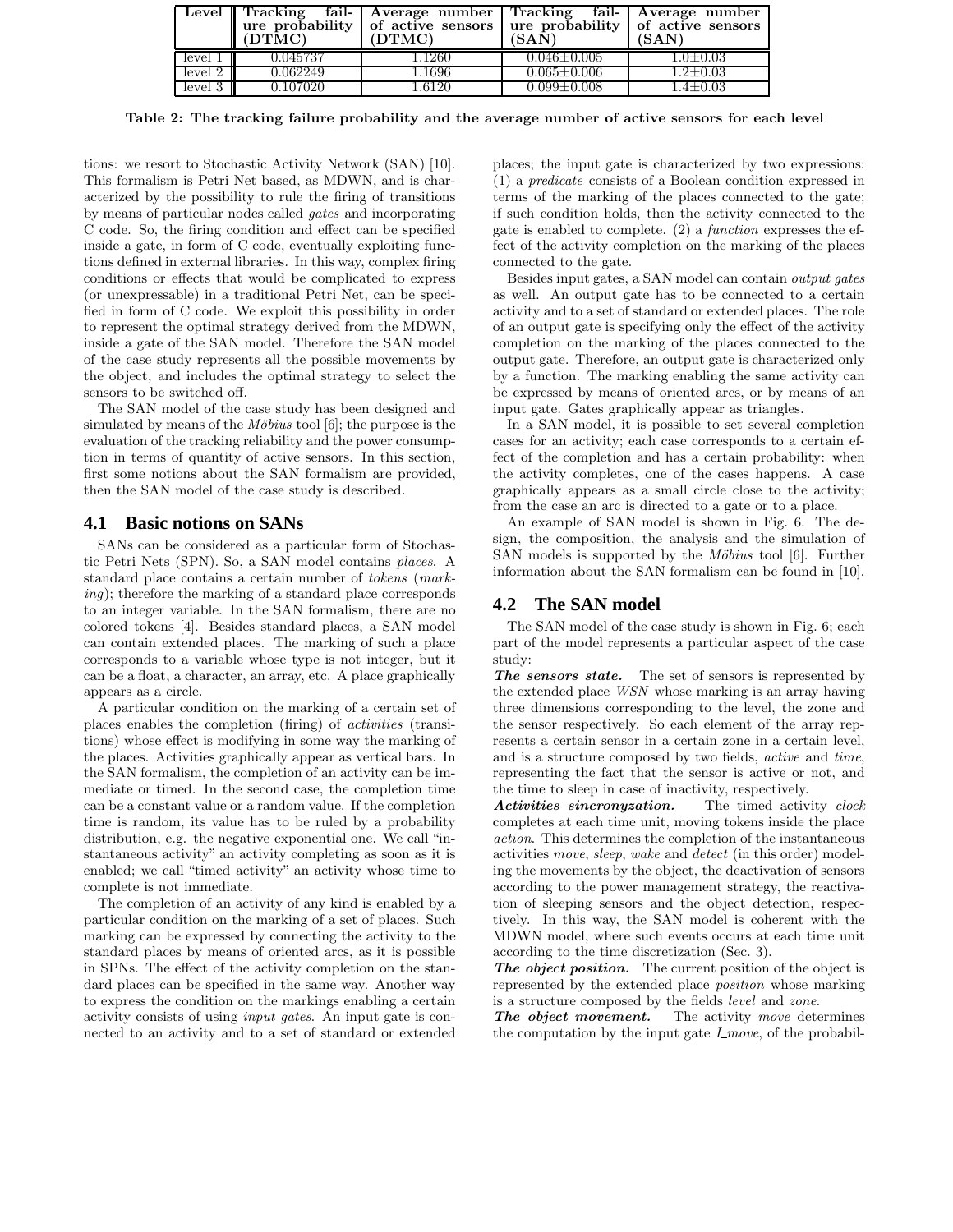ity distribution of the object to stay or to move to a certain zone or level, according to the current position of the object, as described in Sec. 2. Besides this, the activity move introduces one token in the place *movement* enabling the immediate completion of the activity *change pos* which determines the effective movement: this activity has several alternative effects corresponding to the possible movements by the object, and modeled by the several completion cases of the activity. The current probabilities of the completion cases are given by the distribution computed by the input gate *I move*. Each case is ruled by a specific output gate determining the change of the object position in terms of zone or level. This is done by modifying (or maintaining) the marking of the extended place *position*.

The sensors deactivation. The activity *sleep* decides the sensor(s) to be deactivated. This is done by means of the corresponding input gate *I sleep* whose internal code realizes the strategy determined through the MDWN model (Sec. 3.3). Such strategy provides for each possible state of the WSN, the actions to be performed in order to minimize the reward function taking into account the power consumption and the object detection. In order to be coded inside a SAN gate, the strategy in such form has been abstracted first in terms of sensor states, then in terms of SAN place markings. Since the conversion between the MDWN optimal power management policy and the corresponding SAN gate code is not an automatic process, in this preliminary phase we have only encoded the strategy derived by the MDWN for the first level and we have used it for each level. So, when the activity *sleep* completes, the field *active* of the chosen sensors is set to 0, while the field *time* is set to the sleeping time.

The sensors reactivation. The reactivation of those sensors whose time to sleep has expired, is modeled by the activity *wake* whose effect is ruled by the input gate *I wake*. This activity checks the field *time* of inactive sensors: if *time* is equal to 0, the sensor becomes active again, by setting the field *active* to 1 for the corresponding element in the array related to the place *WSN*. If instead the value of *time* is greater than 0, it is simply decreased by one.

The object tracking. The detection of the object is modeled by the activity *detect*. Each time this completes, if the object is not inside the zone 0 of any level, the corresponding input gate *I detect* computes the current probability to detect the object. This value depends on the number of active sensors in the zone where the object is positioned, as described in Sec. 2. Besides this, the input gate *I detect* produces one token inside the place *detection* enabling the immediate completion of the activity *try detect* which represents the effective tracking of the object. This activity has two completion cases corresponding to the fact that the object is detected or not, respectively. The probability of such cases are set to the probability computed by the gate *I detect* and to its opposite value respectively. The effect of the completion cases is ruled by the output gates *O detect* and *O no detect*, with the aim of setting the marking of the place *failure* to 0 or 1 respectively.

**Tracking failure.** If the object is currently located in any zone 0 (the field *zone* of the extended place *position* is equal to 0), then the gate *I detect* simply sets the marking of the place *failure* to 0, in order to express that this situation is not considered as a tracking failure. Actually in Sec. 2, we stated that the object tracking fails only if the sensor is located in a zone where sensors are present and none of them detects the presence of the object. So, the role of the place *failure* is indicating the failure or the success of the object position tracking: if such place contains no tokens, then the tracking has worked; if instead, this place contains one token, then the detection of the object position by the sensors has failed.

#### **5. EXPERIMENTAL RESULTS**

Several measures have been evaluated by simulating the SAN model in Fig. 6 by means of *Möbius* requiring 0.95 as confidence level:

1) the probability of object tracking failure;

2) the mean number of sensors that are active at a certain time;

3) the mean number of sensors that are active on the level where the object is currently present;

4) the probability of object tracking failure on the first level, on the second level, on the third level, respectively;

5) the mean number of sensors that are active on the first level, on the second level, on the third level, respectively.

The first measure estimates how much the WSN is reliable in locating the current position of the object. The second measure indicates the quantity of sensors that are active and as a consequence, the degree of power consumption by the WSN. The third measure verifies that only a subset of the sensors on a certain level is in the active state while the object is present on that level. The fourth and the fifth measure were previously computed on the MDWN model and in Tab. 2 we compare the results with those returned by the SAN simulation. All the measures are influenced by the power management strategy derived from the MDWN model (Sec. 3). Such strategy tries to minimize the consumes by the sensors and the failure probability of the object detection.

The first measure has been computed as the probability that the object is not detected and the object is not present in the zone 0 of any level. In terms of place markings, this probability corresponds to the probability that the place *failure* contains one token and the field *zone* of the extended place *position* is different from 0. By simulating the SAN model, the value of this measure converges to  $0.21 \pm 0.01$ . The second measure is computed as the sum of the values of the field *active* for each element of the array representing the marking of the extended place *WSN*. Each element of such array corresponds to a certain sensor in the WSN, while the field *active* is equal to 1 is the sensor is active, 0 otherwise. The value of this measure converges to  $3.6 \pm 0.07$ . The third measure is computed as the sum of the values of the field *active* for each element of the array in the place *WSN* such that the corresponding sensor is located on the same level where the object is currently present. Such level is given by the current value of the field *level* of the structure representing the marking of the extended place *position*. The value of this measure converges to  $2.1 \pm 0.03$ . So, we verified that only a subset of the sensors on the current level is active.

The fourth measure has been computed in the same way as the first one, but requiring also that the field *level* of the extended place *position* is equal to the level of interest. The fifth measure instead, has been computed in the same way as the second one, but requiring also that the field *level* inside *position* corresponds to the level of interest. The results for the fourth and the fifth measure are shown in Tab. 2,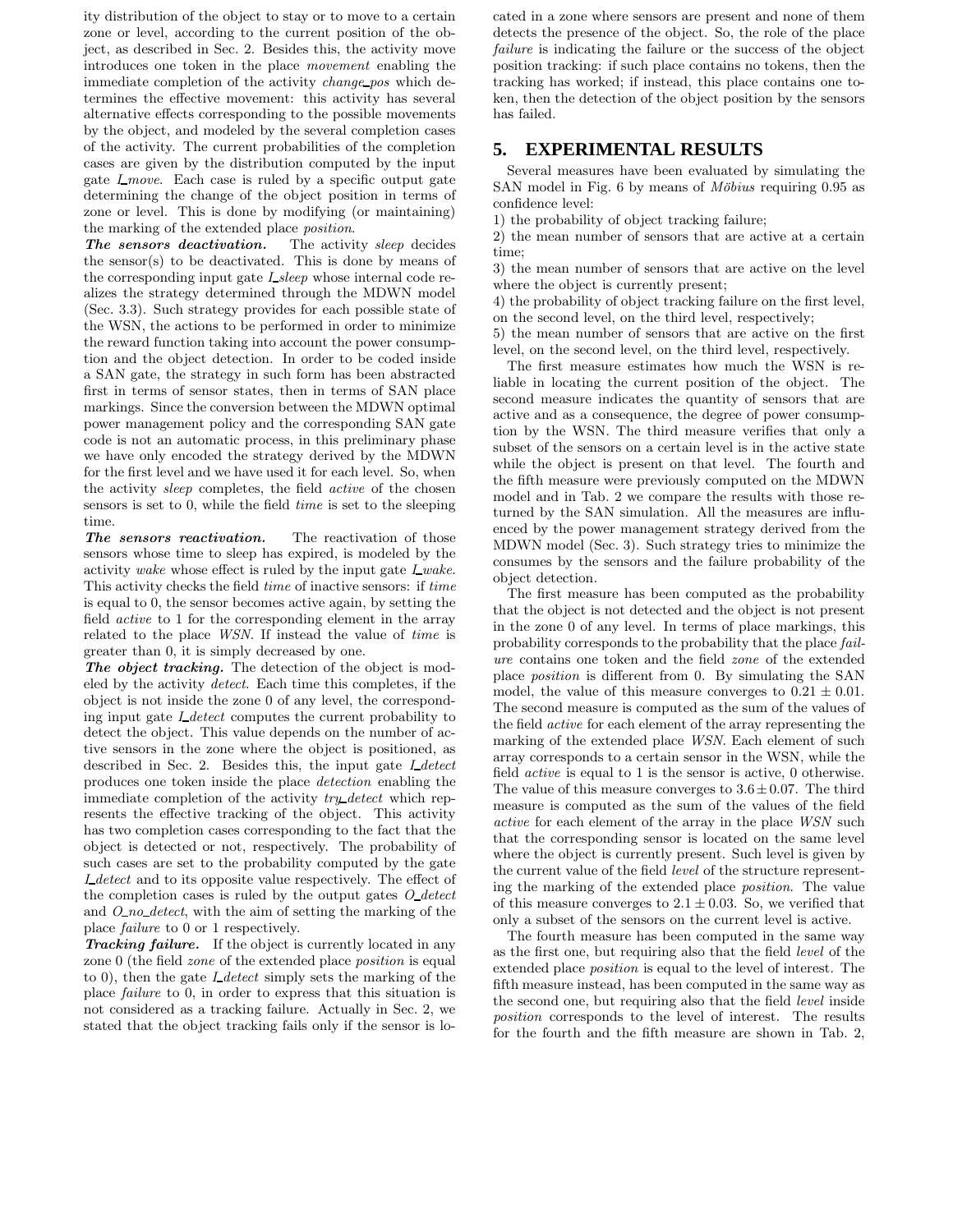

Figure 6: The SAN model of the WSN.

together with the values obtained on the DTMC derived from the MDWN model according to the optimal strategy (Sec. 3.3). Both approaches return similar results.

In order to verify the efficiency of the optimal power management strategy derived from the MDWN model (Sec. 3.3) and coded in the input gate *I sleep* in the SAN model (Fig. 6), we defined an ad-hoc strategy such that the tracking reliability is close to the one obtained from the optimal strategy. The goal is verifying that the optimal strategy determines a lower mean number of active sensors, by maintaining the same reliability degree.

In the ad-hoc new policy we assume that if the object is in  $ZJ_1$  or  $ZJ_2$  then we switch-off only an active sensor in such zone for one time unit; otherwise if the object is in  $ZJ_0$ , all the active sensors in the level J move into asleep state for one time unit. All the sensors not in the same object's level are switched off for two time units.

To model this, we modified the code inside the output gate *I sleep* in order to realize the ad-hoc strategy. This version of the SAN model has been simulated obtaining that the mean number of active sensors at the same time converges to  $3.8 \pm 0.09$ , while the probability of tracking failure is still  $0.21 \pm 0.01$ . This means that the strategy derived from the MDWN actually reduces the number of active sensors and consequently the power consumption.

The efficiency of the optimal power management strategy has been verified also by increasing the number of levels in the case study. The SAN model has been modified to this aim, by increasing the size of the array dimension representing the number of levels. In particular, we simulated the SAN model for 10 and 50 levels. In every experiment, the value of the tracking failure probability and the value of the mean number of active sensors on the current level have been confirmed. The proportion between the mean number of active sensors and the total number of sensors  $(4 \cdot #levels)$ converges to 0.15 as the number of levels grows. This can be observed in Tab. 4 reporting the results for each experiment. So, the effect of the strategy on the tracking reliability

and on power consumption, does not seem to change as the number of level varies.

Also the ad-hoc strategy has been evaluated for a growing number of levels. The results for this strategy confirm that it maintains the reliability level with respect to the optimal strategy, but the ad-hoc strategy is still worse than the optimal one in terms of number of active sensors. This can be observed by comparing the results obtained for each strategy reported in Tab. 4: for instance, assuming 50 levels, the proportion between the mean number of active sensors and the total number of sensors is equal to 0.155 according to the optimal strategy, while it is equal to 0.285 according to the ad-hoc strategy.

#### **6. CONCLUSIONS AND FUTURE WORK**

In this paper we have presented an approach to support the design and the analysis of a WSN using as a case study a monitoring system that must track a moving object within a given area.

The proposed methodology combines MDWN and SAN, two Petri Net based formalisms with different analysis capabilities that can be used in a synergistic way to reach the goal of finding good sleeping policies that optimizes the trade-off between the power saving and the error tracking. Practically, the MDWN model is more abstract and is used to compute an optimal power management strategy by solving a Markov Decision Process (MDP). The SAN model instead, is more detailed and is used to perform extensive simulation (using the *Möbius* tool) [6] in order to analyze different performance indices, both when applying the power management policy derived from the first model and when using different policies. By comparing the results obtained from both strategies, we verified the optimality of the strategy returned by the MDWN analysis. The optimal strategy for this case study is not trivial to derive without the MDWN support, because the sensors can wake-up only when the sleep time expires, even if they might be needed earlier.

The case study evaluated in this paper can be extended